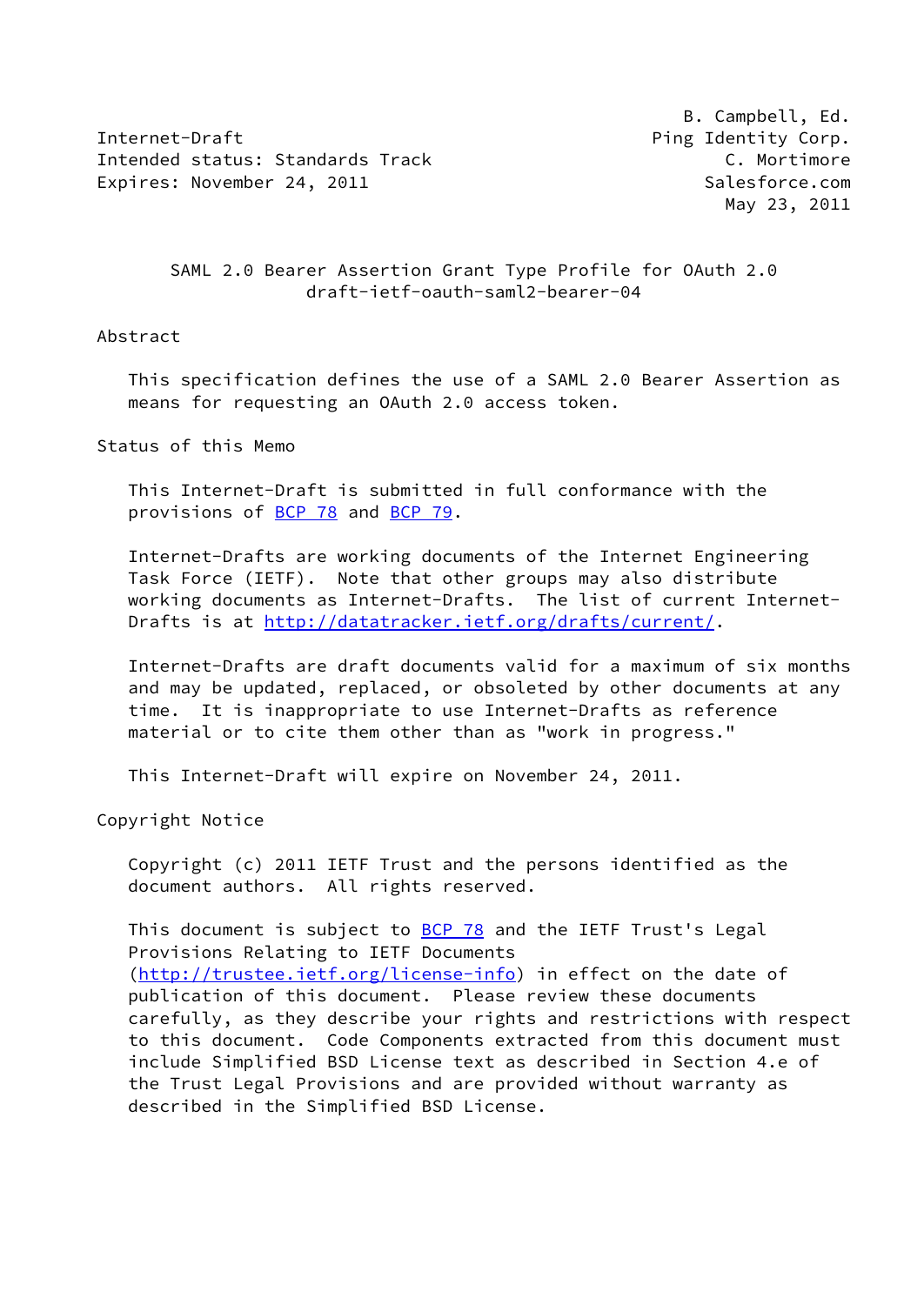Internet-Draft OAuth SAML Bearer Assertion Profile May 2011

# Table of Contents

| 1.1. Notational Conventions 3                                   |  |  |
|-----------------------------------------------------------------|--|--|
| 2. SAML Assertion Access Token Request $\frac{4}{5}$            |  |  |
| <u>2.1</u> . Client Requests Access Token 4                     |  |  |
| 2.2. Assertion Format and Processing Requirements $\frac{5}{2}$ |  |  |
|                                                                 |  |  |
| $2.4$ . Example (non-normative) $\frac{7}{2}$                   |  |  |
|                                                                 |  |  |
|                                                                 |  |  |
| 4.1. Parameter Registration Request 9                           |  |  |
|                                                                 |  |  |
| Appendix B. Document History 10                                 |  |  |
|                                                                 |  |  |
| Normative References 12<br>5.1.                                 |  |  |
| 5.2. Informative References 12                                  |  |  |
|                                                                 |  |  |
|                                                                 |  |  |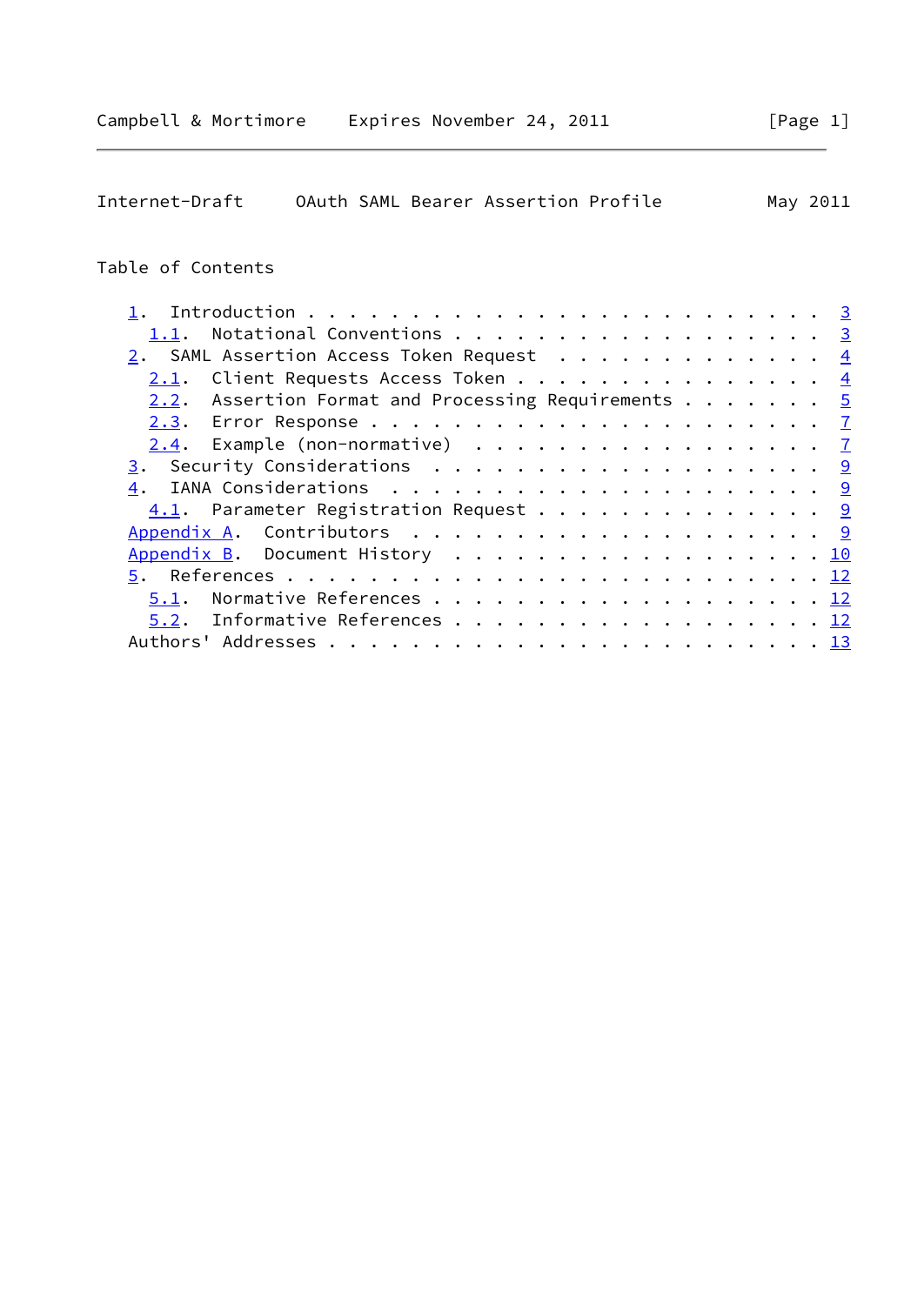Campbell & Mortimore Expires November 24, 2011 [Page 2]

<span id="page-2-1"></span>Internet-Draft OAuth SAML Bearer Assertion Profile May 2011

#### <span id="page-2-0"></span>[1](#page-2-0). Introduction

 The Security Assertion Markup Language (SAML) 2.0 [\[OASIS.saml-core-2.0-os](#page-12-3)] is an XML-based framework that allows identity and security information to be shared across security domains. The SAML specification, while primarily targeted at providing cross domain Web browser single sign-on, was also designed to be modular and extensible to facilitate use in other contexts.

 The Assertion, an XML security token, is a fundamental construct of SAML that is often adopted for use in other protocols and specifications. An Assertion is generally issued by an identity provider and consumed by a service provider who relies on its content to identify the Assertion's subject for security related purposes.

The OAuth 2.0 Authorization Protocol  $[\underline{I-D.ietf.oauth-v2}]$  provides a method for making authenticated HTTP requests to a resource using an access token. Access tokens are issued to third-party clients by an authorization server (AS) with the (sometimes implicit) approval of the resource owner. In OAuth, an authorization grant is an abstract term used to describe intermediate credentials that represent the resource owner authorization. An authorization grant is used by the client to obtain an access token.

 Several authorization grant types are defined to support a wide range of client types and user experiences. OAuth also allows for the definition of new extension grant types to support additional clients or to provide a bridge between OAuth and other trust frameworks.

 This specification defines an extension grant type that profiles the use of a SAML 2.0 Bearer Assertion in requesting an OAuth 2.0 access token. The format and processing rules for the SAML Assertion defined in this specification are intentionally similar, though not identical, to those in the Web Browser SSO Profile defined in SAML Profiles  $[0ASIS.saml-profiles-2.0-os]$ . This specification is reusing, to the extent reasonable, concepts and patterns from that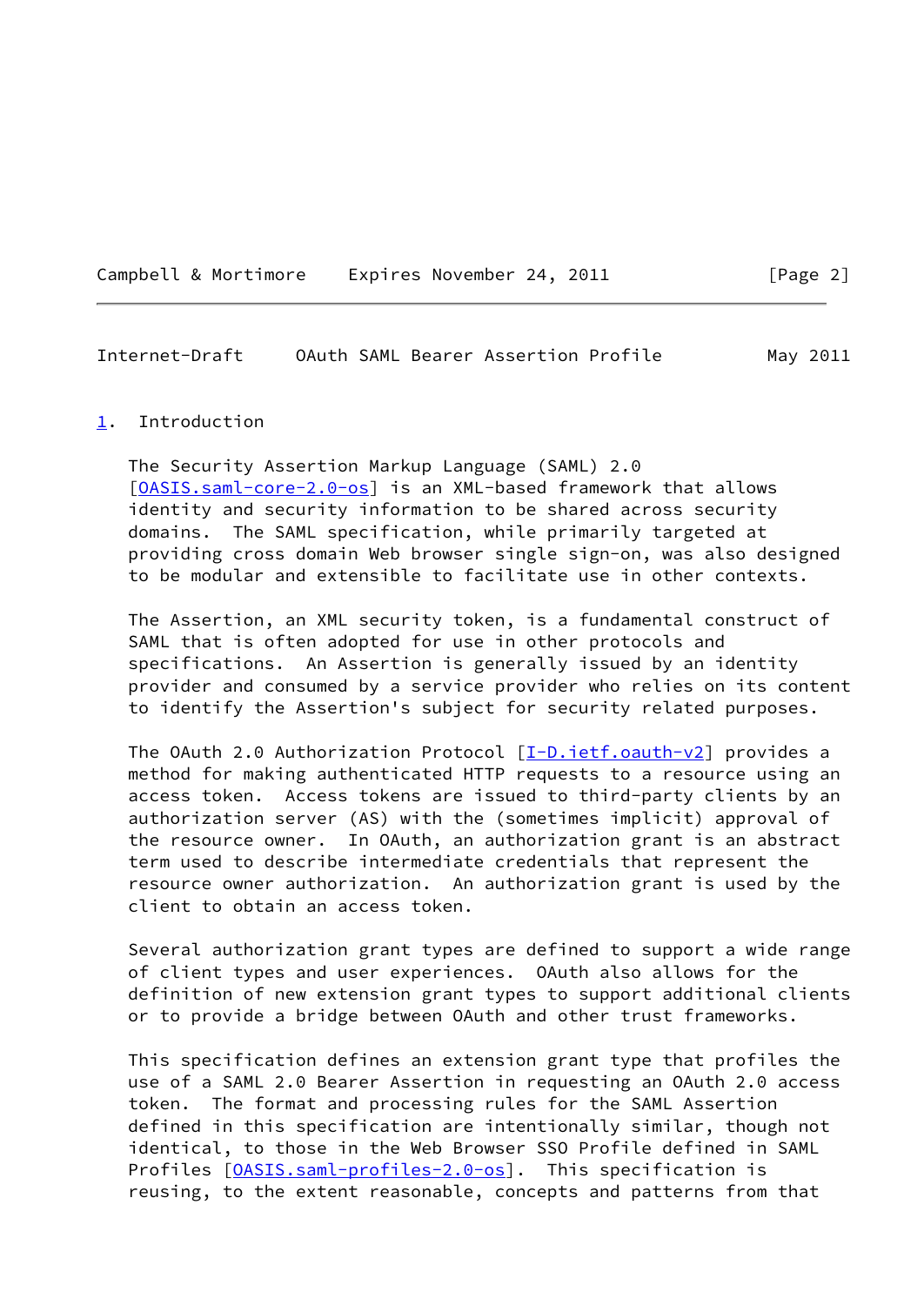well-established Profile.

<span id="page-3-0"></span>[1.1](#page-3-0). Notational Conventions

 The key words "MUST", "MUST NOT", "REQUIRED", "SHALL", "SHALL NOT", "SHOULD", "SHOULD NOT", "RECOMMENDED", "MAY", and "OPTIONAL" in this document are to be interpreted as described in [RFC 2119 \[RFC2119](https://datatracker.ietf.org/doc/pdf/rfc2119)].

 Unless otherwise noted, all the protocol parameter names and values are case sensitive.

| Campbell & Mortimore | Expires November 24, 2011 | [Page 3] |
|----------------------|---------------------------|----------|
|----------------------|---------------------------|----------|

<span id="page-3-2"></span>Internet-Draft OAuth SAML Bearer Assertion Profile May 2011

<span id="page-3-1"></span>[2](#page-3-1). SAML Assertion Access Token Request

 A SAML Assertion can be used to request an access token when a client wishes to utilize an existing trust relationship, expressed through the semantics of (and digital signature calculated over) the SAML Assertion, without a direct user approval step at the authorization server.

 The process by which the client obtains the SAML Assertion, prior to exchanging it with the authorization server, is out of scope.



#### Figure 1: Assertion Access Token Request

 The request/response flow illustrated in Figure 1 includes the following steps:

 (A) The client sends an access token request to the authorization server that includes a SAML 2.0 Assertion and a grant\_type of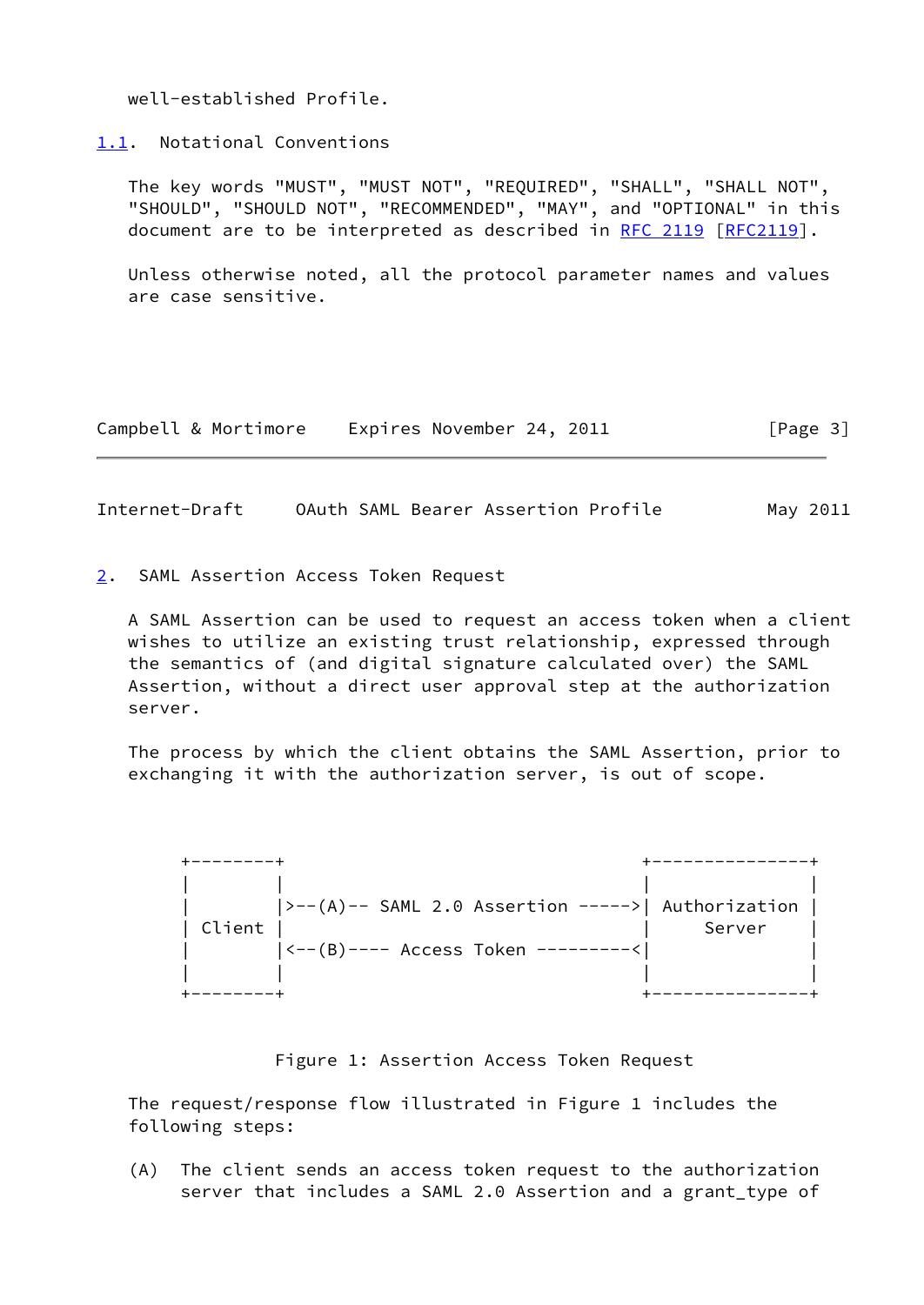"http://oauth.net/grant\_type/saml/2.0/bearer".

 (B) The authorization server validates the Assertion per the processing rules defined in this specification and issues an access token.

## <span id="page-4-0"></span>[2.1](#page-4-0). Client Requests Access Token

 The client includes the Assertion in the access token request, the core details of which are defined in OAuth  $[I-D.iett.oauth-v2]$ , by specifying "http://oauth.net/grant\_type/saml/2.0/bearer" as the absolute URI value of the "grant\_type" parameter and by adding the following parameter:

### assertion

 REQUIRED. The value of the assertion parameter MUST contain a single SAML 2.0 Assertion. When used with the "http://oauth.net/grant\_type/saml/2.0/bearer" grant type, the assertion MUST be a SAML 2.0 Assertion. The SAML Assertion XML

| Campbell & Mortimore<br>Expires November 24, 2011 |  |  |  |  |  |  | [Page 4] |
|---------------------------------------------------|--|--|--|--|--|--|----------|
|---------------------------------------------------|--|--|--|--|--|--|----------|

<span id="page-4-1"></span>Internet-Draft OAuth SAML Bearer Assertion Profile May 2011

 data MUST be encoded using base64url, where the encoding adheres to the definition in Section [5 of RFC4648](https://datatracker.ietf.org/doc/pdf/rfc4648#section-5) [\[RFC4648](https://datatracker.ietf.org/doc/pdf/rfc4648)] and where the padding bits are set to zero. To to avoid the need for subsequent encoding steps (by "application/ x-www-form-urlencoded" [\[W3C.REC-html401-19991224](#page-13-3)], for example), the base64url encoded data SHOULD NOT be line wrapped and pad characters ("=") SHOULD NOT be included.

scope

 OPTIONAL. The scope of the access request expressed as a list of space-delimited, case sensitive strings. The value is defined by the authorization server. If the value contains multiple space-delimited strings, their order does not matter, and each string adds an additional access range to the requested scope.

 Authorization servers SHOULD issue access tokens with a limited lifetime and require clients to refresh them by requesting a new access token using the same assertion, if it is still valid, or with a new assertion. The authorization server SHOULD NOT issue a refresh token.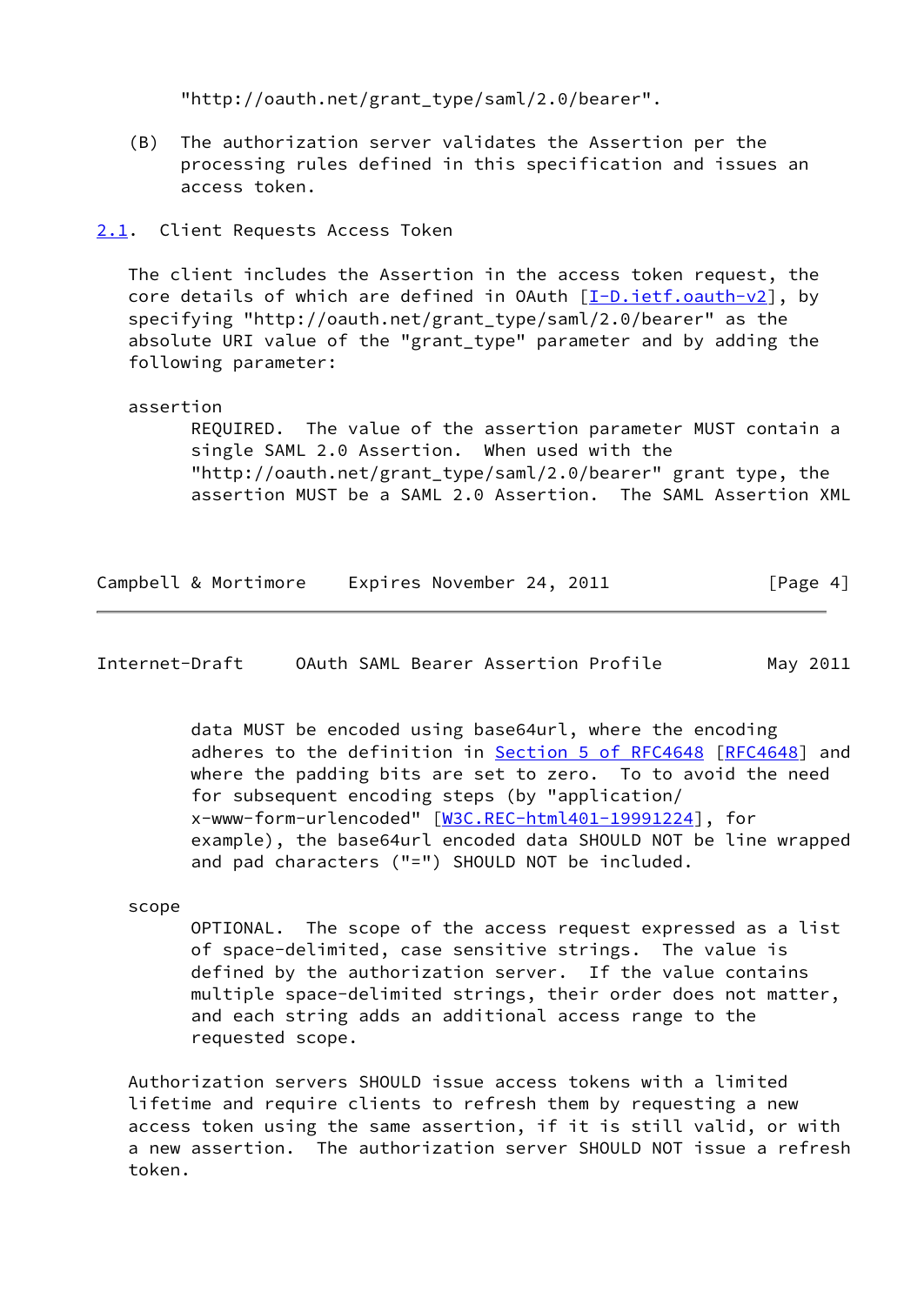## <span id="page-5-0"></span>[2.2](#page-5-0). Assertion Format and Processing Requirements

 Prior to issuing an access token response as described in [\[I-D.ietf.oauth-v2](#page-12-4)], the authorization server MUST validate the Assertion according to the criteria below. If present, the authorization server MUST also validate the client credentials. Application of additional restrictions and policy are at the discretion of the authorization server.

- o The Assertion's <Issuer> element MUST contain a unique identifier for the entity that issued the Assertion. The Format attribute MUST be omitted or have a value of "urn:oasis:names:tc:SAML:2.0:nameid-format:entity".
- o The Assertion MUST contain a <Subject> element. The subject MAY identify the resource owner for whom the access token is being requested.
- o The <Subject> element MUST contain at least one <SubjectConfirmation> element that allows the authorization server to confirm it as a Bearer Assertion. Conditions for bearer subject confirmation are described below.
	- \* The <SubjectConfirmation> MUST have a Method attribute with a value of "urn:oasis:names:tc:SAML:2.0:cm:bearer" and MUST contain a <SubjectConfirmationData> element.

| Campbell & Mortimore | Expires November 24, 2011 | [Page 5] |
|----------------------|---------------------------|----------|
|----------------------|---------------------------|----------|

Internet-Draft OAuth SAML Bearer Assertion Profile May 2011

- \* The <SubjectConfirmationData> element MUST have a Recipient attribute with a value indicating the token endpoint URL of the authorization server. The authorization server MUST verify that the value of the Recipient attribute matches the token endpoint URL (or an acceptable alias) to which the Assertion was delivered.
- \* The <SubjectConfirmationData> element MUST have a NotOnOrAfter attribute that limits the window during which the Assertion can be confirmed. The authorization server MUST verify that the NotOnOrAfter instant has not passed, subject to allowable clock skew between systems. The authorization server MAY ensure that Bearer Assertions are not replayed, by maintaining the set of used ID values for the length of time for which the Assertion would be considered valid based on the NotOnOrAfter attribute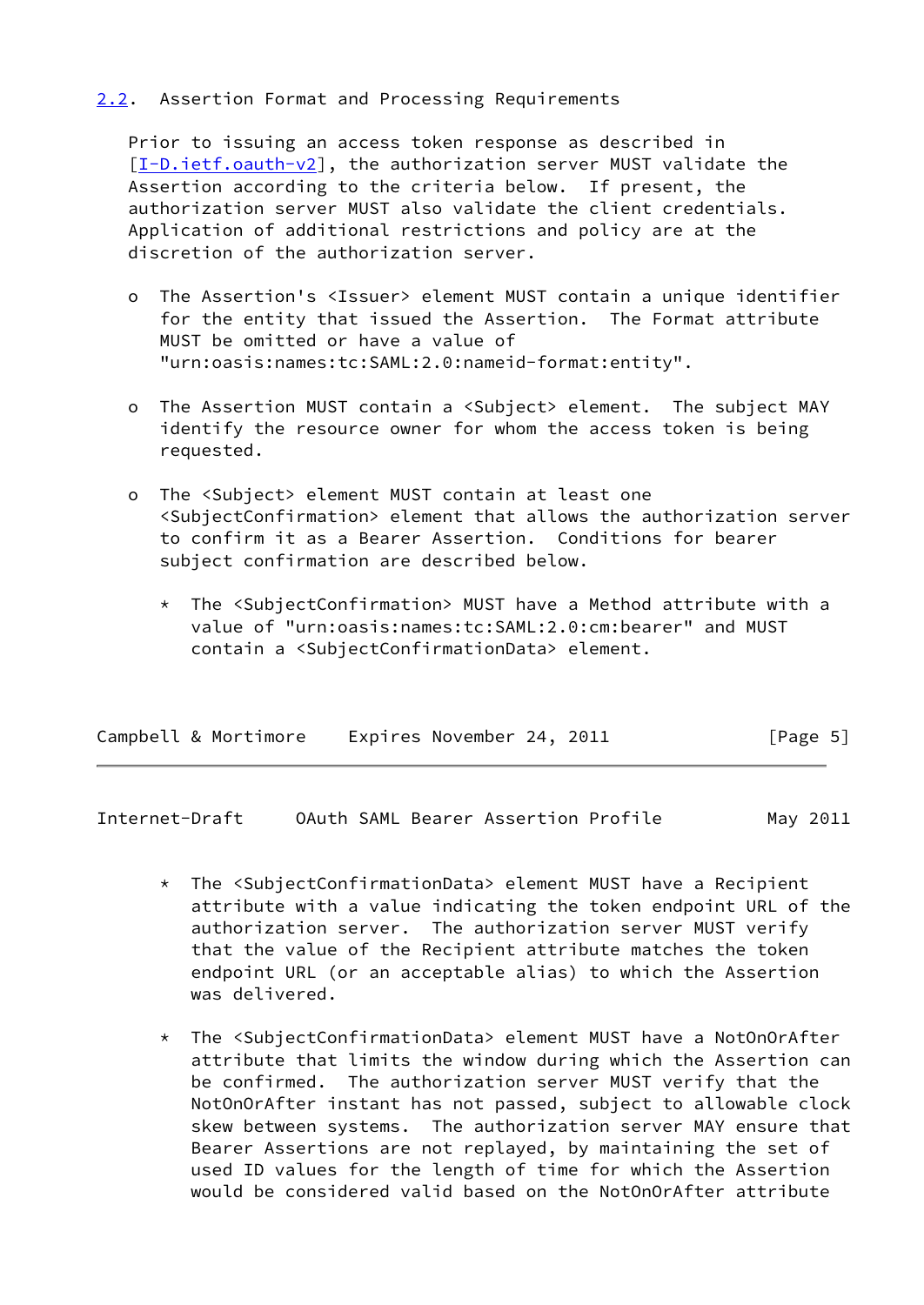in the <SubjectConfirmationData>. The authorization server MAY reject assertions with a NotOnOrAfter instant that is unreasonably far in the future.

- \* The <SubjectConfirmationData> element MAY also contain an Address attribute limiting the client address from which the Assertion can be delivered. Verification of the Address is at the discretion of the authorization server.
- o If the Assertion issuer authenticated the subject, the Assertion SHOULD contain a single <AuthnStatement> representing that authentication event.
- o If the Assertion was issued with the intention that the client act autonomously on behalf of the subject, an <AuthnStatement> SHOULD NOT be included. The client SHOULD be identified in the <NameID> or similar element, the <SubjectConfirmation> element, or by other available means like [\[OASIS.saml-deleg-cs](#page-13-4)].
- o Other statements, in particular <AttributeStatement> elements, MAY be included in the Assertion.
- o The Assertion MUST contain an <AudienceRestriction> element with an <Audience> element containing a URI reference that identifies the authorization server, or the service provider SAML entity of its controlling domain, as an intended audience. The authorization server MUST verify that it is an intended audience for the Assertion.
- o The Assertion MUST be digitally signed by the issuer and the authorization server MUST verify the signature.

| Campbell & Mortimore | Expires November 24, 2011 | [Page 6] |
|----------------------|---------------------------|----------|
|----------------------|---------------------------|----------|

<span id="page-6-0"></span>Internet-Draft OAuth SAML Bearer Assertion Profile May 2011

- o Encrypted elements MAY appear in place of their plain text counterparts as defined in [[OASIS.saml-core-2.0-os](#page-12-3)].
- o The authorization server MUST verify that the Assertion is valid in all other respects per  $[0ASIS.saml-core-2.0-os]$ , such as (but not limited to) evaluating all content within the Conditions element including the NotOnOrAfter and NotBefore attributes, rejecting unknown condition types, etc.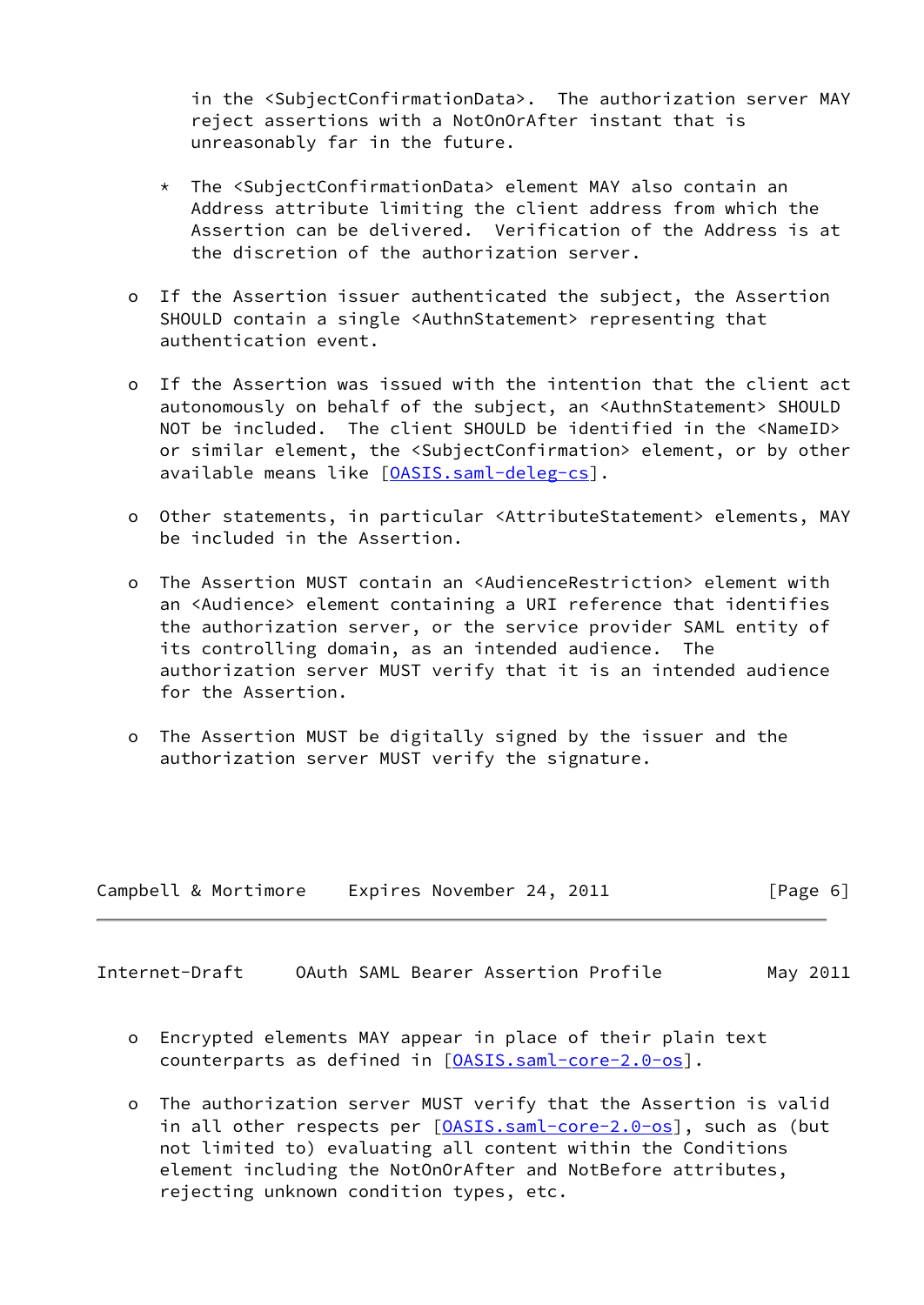#### <span id="page-7-0"></span>[2.3](#page-7-0). Error Response

 If the Assertion is not valid, or its subject confirmation requirements cannot be met, the authorization server MUST construct an error response as defined in  $[I-D.iett.oauth-v2]$ . The value of the error parameter MUST be the "invalid\_grant" error code. The authorization server MAY include additional information regarding the reasons the Assertion was considered invalid using the error\_description or error\_uri parameters.

For example:

```
 HTTP/1.1 400 Bad Request
Content-Type: application/json
Cache-Control: no-store
{
  "error":"invalid_grant",
  "error_description":"Audience validation failed"
```

```
 }
```
<span id="page-7-1"></span>[2.4](#page-7-1). Example (non-normative)

 Though non-normative, the following examples illustrate what a conforming Assertion and access token request would look like.

Campbell & Mortimore Expires November 24, 2011 [Page 7]

Internet-Draft OAuth SAML Bearer Assertion Profile May 2011

Below is an example SAML 2.0 Assertion (whitespace formatting is for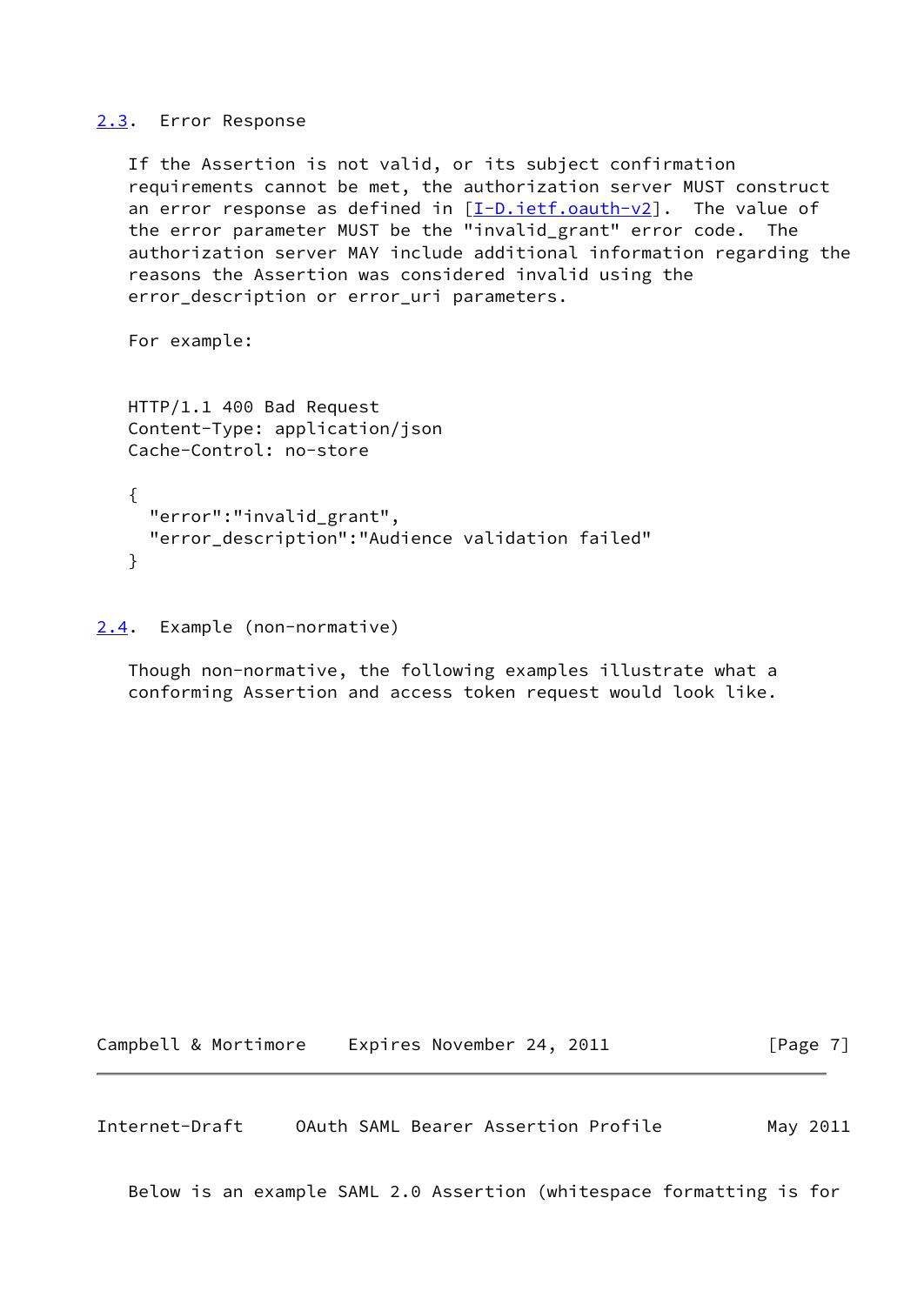```
 display purposes only):
<Assertion IssueInstant="2010-10-01T20:07:34.619Z"
  ID="ef1xsbZxPV2oqjd7HTLRLIBlBb7"
  Version="2.0"
  xmlns="urn:oasis:names:tc:SAML:2.0:assertion">
 <Issuer>https://saml-idp.example.com</Issuer>
 <ds:Signature xmlns:ds="http://www.w3.org/2000/09/xmldsig#">
  [...omitted for brevity...]
 </ds:Signature>
 <Subject>
  <NameID
    Format="urn:oasis:names:tc:SAML:1.1:nameid-format:emailAddress">
   brian@example.com
  </NameID>
  <SubjectConfirmation
    Method="urn:oasis:names:tc:SAML:2.0:cm:bearer">
   <SubjectConfirmationData
     NotOnOrAfter="2010-10-01T20:12:34.619Z"
     Recipient="https://authz.example.net/token.oauth2"/>
   </SubjectConfirmation>
  </Subject>
  <Conditions>
    <AudienceRestriction>
      <Audience>https://saml-sp.example.net</Audience>
    </AudienceRestriction>
  </Conditions>
  <AuthnStatement AuthnInstant="2010-10-01T20:07:34.371Z">
    <AuthnContext>
      <AuthnContextClassRef>
        urn:oasis:names:tc:SAML:2.0:ac:classes:X509
      </AuthnContextClassRef>
    </AuthnContext>
  </AuthnStatement>
</Assertion>
```

```
 Figure 2: Example SAML 2.0 Assertion
```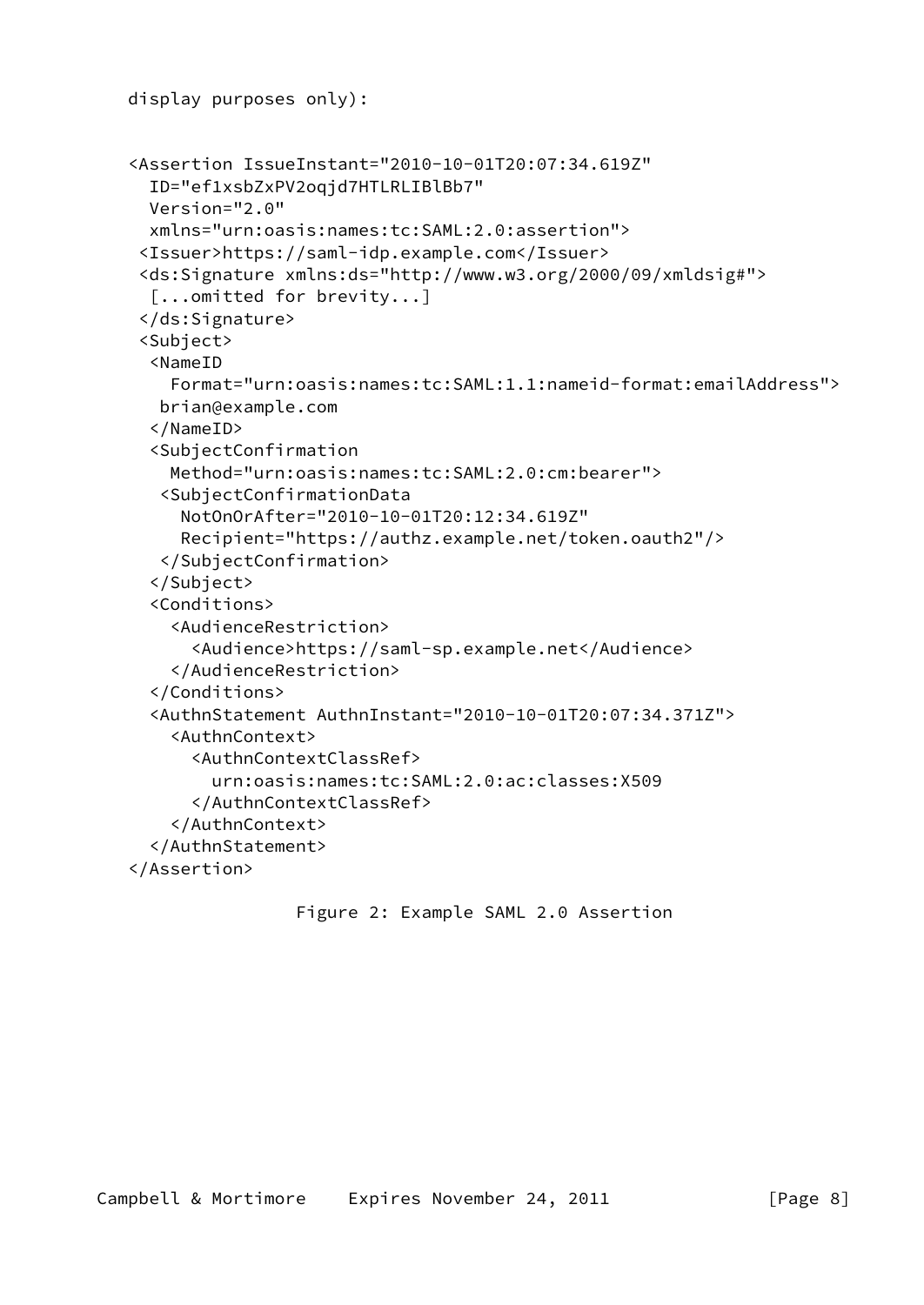<span id="page-9-1"></span>Internet-Draft OAuth SAML Bearer Assertion Profile May 2011

 To present the Assertion shown in the previous example as part of an access token request, for example, the client might make the following HTTPS request (line breaks are for display purposes only):

 POST /token.oauth2 HTTP/1.1 Host: authz.example.net Content-Type: application/x-www-form-urlencoded

 grant\_type=http%3A%2F%2Foauth.net%2Fgrant\_type%2Fsaml%2F2.0%2F bearer&assertion=PEFzc2VydGlvbiBJc3N1ZUluc3RhbnQ9IjIwMTEtMDUtM [...omitted for brevity...]V0aG5TdGF0ZW1lbnQ-PC9Bc3NlcnRpb24-

Figure 3: Example Request

<span id="page-9-0"></span>[3](#page-9-0). Security Considerations

 No additional considerations beyond those described within the OAuth 2.0 Protocol Framework [\[I-D.ietf.oauth-v2](#page-12-4)] and in the Security and Privacy Considerations for the OASIS Security Assertion Markup Language (SAML) V2.0 [\[OASIS.saml-sec-consider-2.0-os](#page-13-5)].

- <span id="page-9-2"></span>[4](#page-9-2). IANA Considerations
- <span id="page-9-3"></span>[4.1](#page-9-3). Parameter Registration Request

 The following is the parameter registration request, as defined in The OAuth Parameters Registry of The OAuth 2.0 Authorization Protocol [\[I-D.ietf.oauth-v2](#page-12-4)], for the "assertion" parameter:

- o Parameter name: assertion
- o Parameter usage location: token request
- o Change controller: IETF
- o Specification document(s): [draft-ietf-oauth-saml2-bearer](https://datatracker.ietf.org/doc/pdf/draft-ietf-oauth-saml2-bearer)

### <span id="page-9-4"></span>[Appendix A.](#page-9-4) Contributors

 The following people contributed wording and concepts to this document: Paul Madsen, Patrick Harding, Peter Motykowski, Eran Hammer-Lahav, Peter Saint-Andre, Ian Barnett, Eric Fazendin, Torsten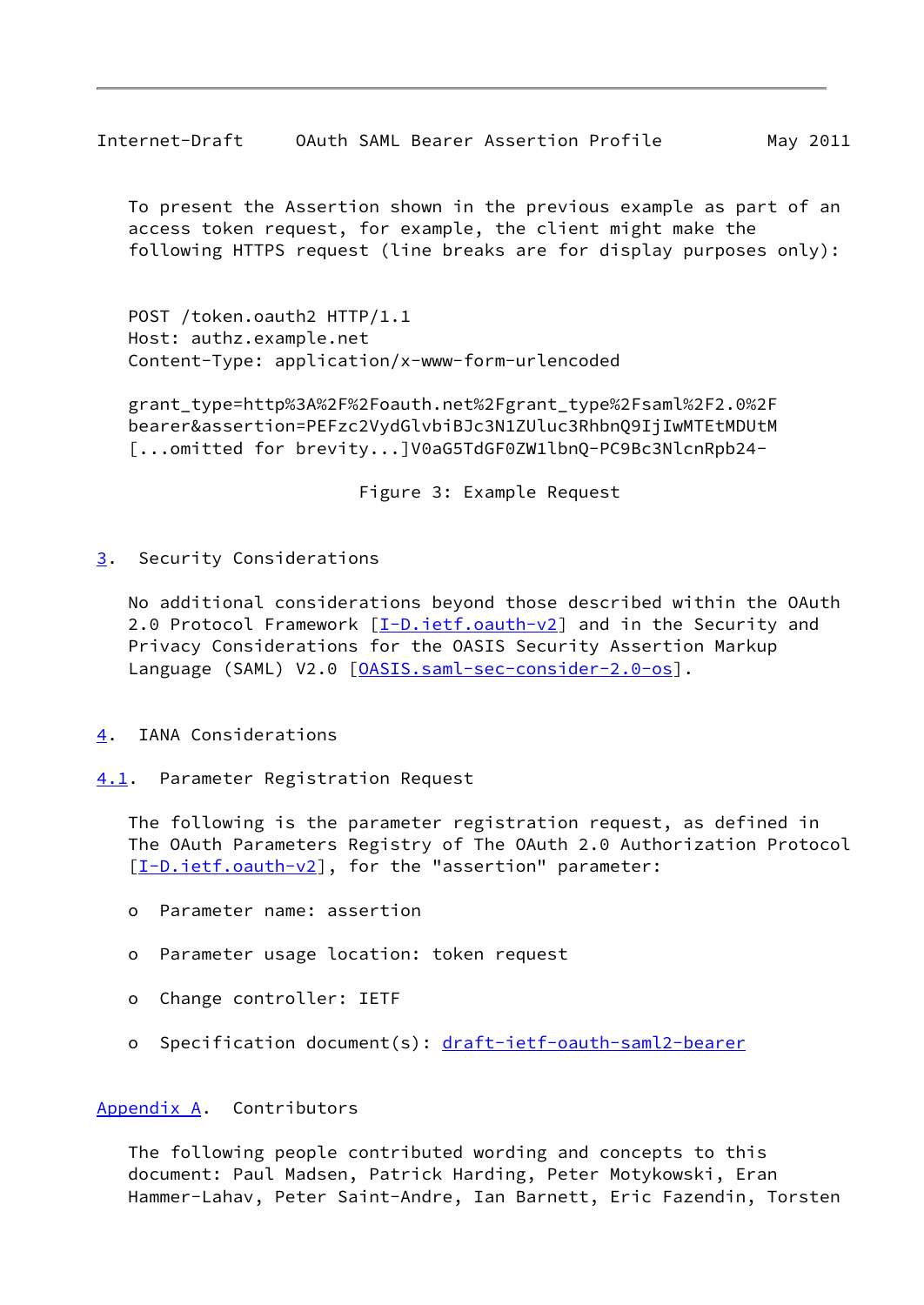Lodderstedt, Susan Harper, Scott Cantor, and David Waite

|  | Campbell & Mortimore |  | Expires November 24, 2011 |  | [Page 9] |  |
|--|----------------------|--|---------------------------|--|----------|--|
|  |                      |  |                           |  |          |  |

<span id="page-10-1"></span>Internet-Draft OAuth SAML Bearer Assertion Profile May 2011

<span id="page-10-0"></span>[Appendix B.](#page-10-0) Document History

[[ to be removed by RFC editor before publication as an RFC ]]

[draft-ietf-oauth-saml2-bearer-04](https://datatracker.ietf.org/doc/pdf/draft-ietf-oauth-saml2-bearer-04)

- o Changed the grant\_type URI from "http://oauth.net/grant\_type/assertion/saml/2.0/bearer" to "http://oauth.net/grant\_type/saml/2.0/bearer" - dropping the word assertion from the path. Recent versions of [draft-ietf-oauth-v2](https://datatracker.ietf.org/doc/pdf/draft-ietf-oauth-v2) no longer refer to extension grants using the word assertion so this URI is more reflective of that. It also more closely aligns with the grant type URI in [draft-jones-oauth-jwt-bearer-00](https://datatracker.ietf.org/doc/pdf/draft-jones-oauth-jwt-bearer-00) which is "http://oauth.net/grant\_type/jwt/1.0/bearer".
- o Added "case sensitive" to scope definition to align with [draft-ietf-oauth-v2-15](https://datatracker.ietf.org/doc/pdf/draft-ietf-oauth-v2-15)/16.
- o Updated to reference [draft-ietf-oauth-v2-16](https://datatracker.ietf.org/doc/pdf/draft-ietf-oauth-v2-16)

[draft-ietf-oauth-saml2-bearer-03](https://datatracker.ietf.org/doc/pdf/draft-ietf-oauth-saml2-bearer-03)

o Cleanup of some editorial issues.

[draft-ietf-oauth-saml2-bearer-02](https://datatracker.ietf.org/doc/pdf/draft-ietf-oauth-saml2-bearer-02)

- o Added scope parameter with text copied from [draft-ietf-oauth-v2-12](https://datatracker.ietf.org/doc/pdf/draft-ietf-oauth-v2-12) (the reorg of  $dr$ aft-ietf-oauth-v2-12 made it so scope wasn't really inherited by this spec anymore)
- o Change definition of the assertion parameter to be more generally applicable per the suggestion near the end of <http://www.ietf.org/mail-archive/web/oauth/current/msg05253.html>
- o Editorial changes based on feedback

[draft-ietf-oauth-saml2-bearer-01](https://datatracker.ietf.org/doc/pdf/draft-ietf-oauth-saml2-bearer-01)

o Update spec name when referencing [draft-ietf-oauth-v2](https://datatracker.ietf.org/doc/pdf/draft-ietf-oauth-v2) (The OAuth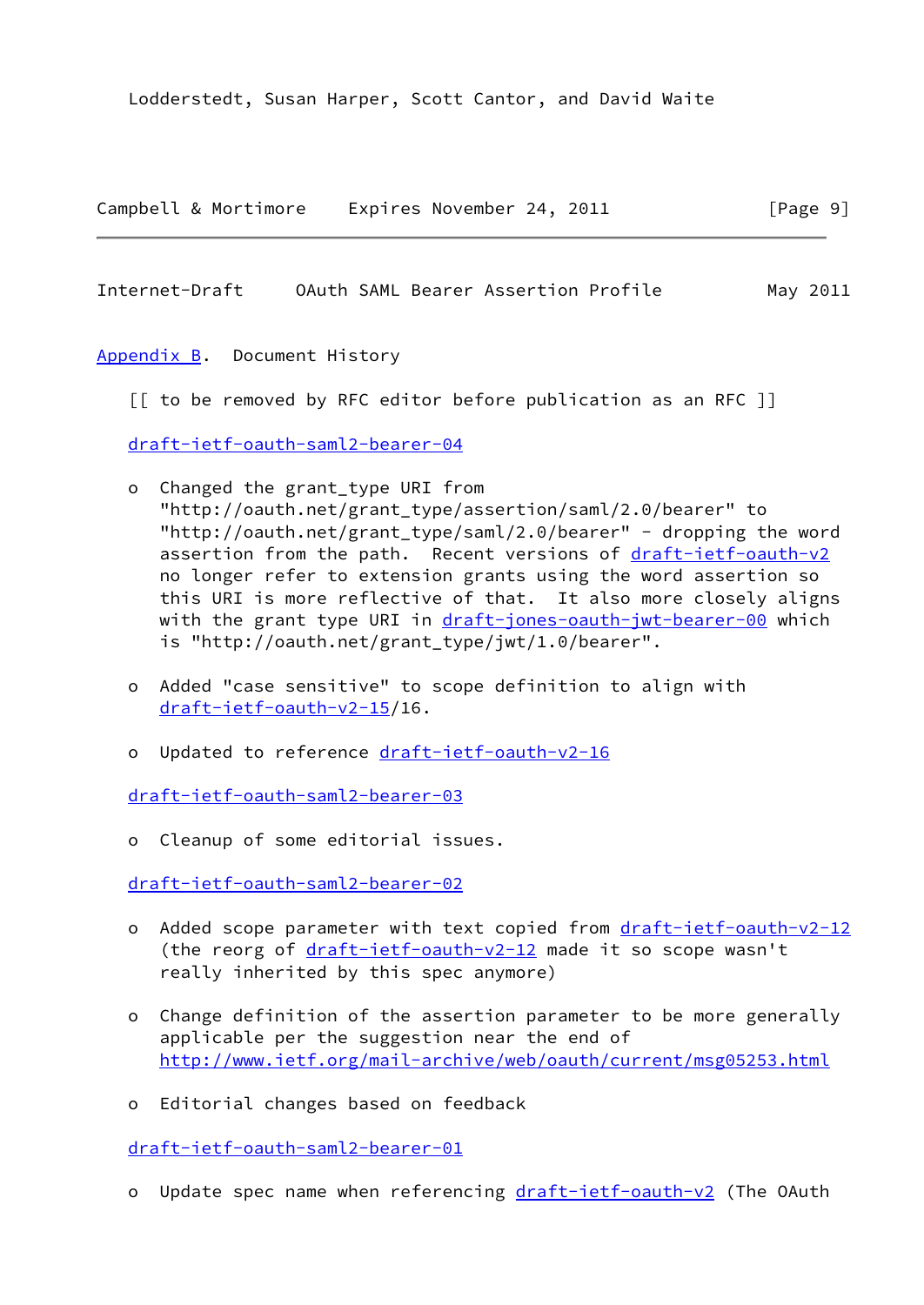2.0 Protocol Framework -> The OAuth 2.0 Authorization Protocol)

- o Update wording in Introduction to talk about extension grant types rather than the assertion grant type which is a term no longer used in OAuth 2.0
- o Updated to reference [draft-ietf-oauth-v2-12](https://datatracker.ietf.org/doc/pdf/draft-ietf-oauth-v2-12) and denote as work in progress

Campbell & Mortimore Expires November 24, 2011 [Page 10]

Internet-Draft OAuth SAML Bearer Assertion Profile May 2011

- o Update Parameter Registration Request to use similar terms as [draft-ietf-oauth-v2-12](https://datatracker.ietf.org/doc/pdf/draft-ietf-oauth-v2-12) and remove Related information part
- o Add some text giving discretion to AS on rejecting assertions with unreasonably long validity window.

[draft-ietf-oauth-saml2-bearer-00](https://datatracker.ietf.org/doc/pdf/draft-ietf-oauth-saml2-bearer-00)

- o Added Parameter Registration Request for "assertion" to IANA Considerations.
- o Changed document name to [draft-ietf-oauth-saml2-bearer](https://datatracker.ietf.org/doc/pdf/draft-ietf-oauth-saml2-bearer) in anticipation of becoming a OAUTH WG item.
- o Attempt to move the entire definition of the 'assertion' parameter into this draft (it will no longer be defined in OAuth 2 Protocol Framework).

[draft-campbell-oauth-saml-01](https://datatracker.ietf.org/doc/pdf/draft-campbell-oauth-saml-01)

- o Updated to reference [draft-ietf-oauth-v2-11](https://datatracker.ietf.org/doc/pdf/draft-ietf-oauth-v2-11) and reflect changes from  $-10$  to  $-11$ .
- o Updated examples.
- o Relaxed processing rules to allow for more than one SubjectConfirmation element.
- o Removed the 'MUST NOT contain a NotBefore attribute' on SubjectConfirmationData.
- o Relaxed wording that ties the subject of the Assertion to the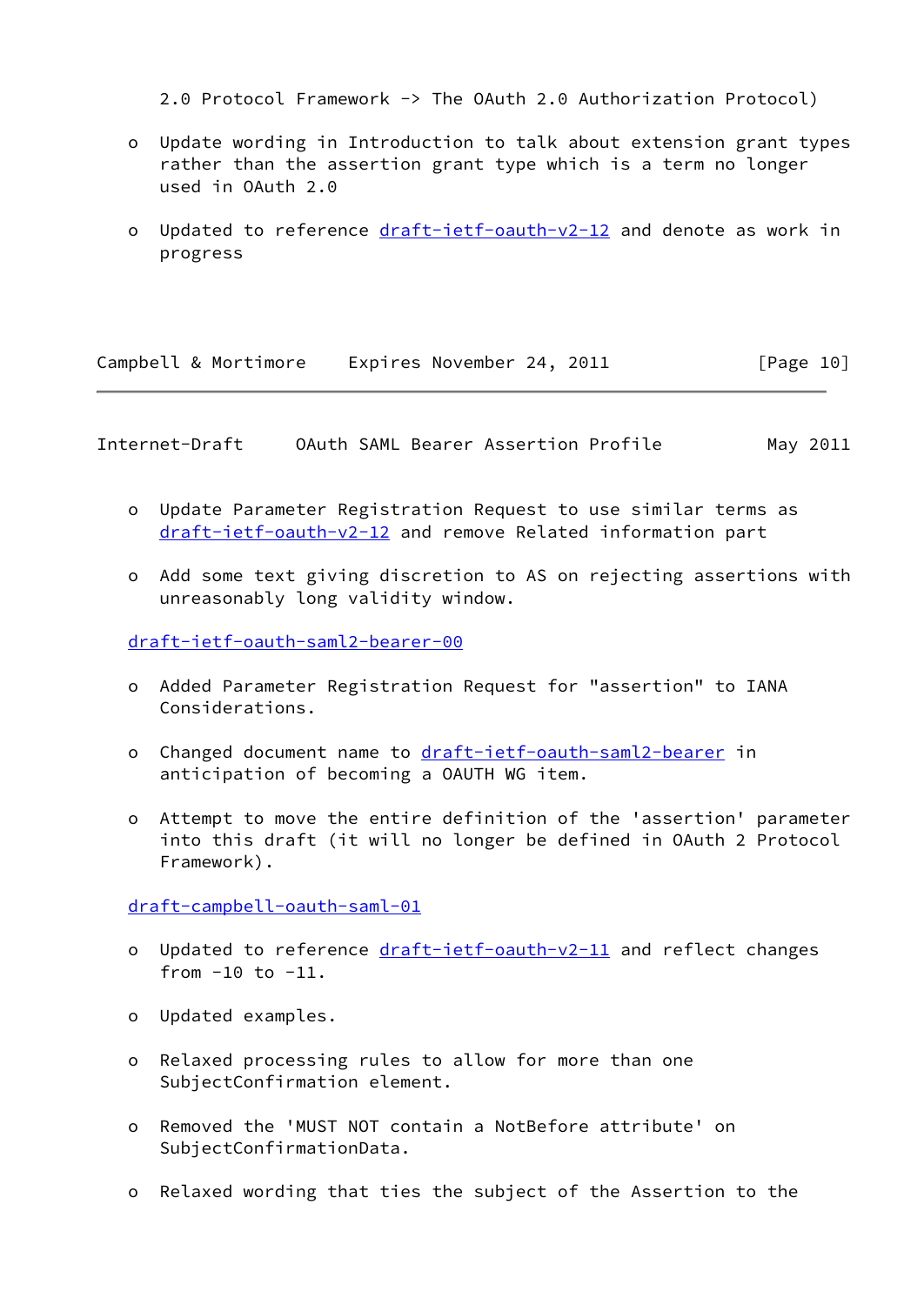resource owner.

- o Added some wording about identifying the client when the subject hasn't directly authenticated including an informative reference to SAML V2.0 Condition for Delegation Restriction.
- o Added a few examples to the language about verifying that the Assertion is valid in all other respects.
- o Added some wording to the introduction about the similarities to Web SSO in the format and processing rules
- o Changed the grant\_type (was assertion\_type) URI from [http://oauth.net/assertion\\_type/saml/2.0/bearer](http://oauth.net/assertion_type/saml/2.0/bearer) to [http://oauth.net/grant\\_type/assertion/saml/2.0/bearer](http://oauth.net/grant_type/assertion/saml/2.0/bearer)

| Campbell & Mortimore | Expires November 24, 2011 |  | [Page 11] |  |
|----------------------|---------------------------|--|-----------|--|
|                      |                           |  |           |  |

<span id="page-12-1"></span>Internet-Draft OAuth SAML Bearer Assertion Profile May 2011

- o Changed title to include "Grant Type" in it.
- o Editorial updates based on feedback from the WG and others (including capitalization of Assertion when referring to SAML).

[draft-campbell-oauth-saml-00](https://datatracker.ietf.org/doc/pdf/draft-campbell-oauth-saml-00)

o Initial I-D

# <span id="page-12-0"></span>[5](#page-12-0). References

<span id="page-12-2"></span>[5.1](#page-12-2). Normative References

<span id="page-12-4"></span>[I-D.ietf.oauth-v2]

 Hammer-Lahav, E., Ed., Recordon, D., and D. Hardt, "The OAuth 2.0 Authorization Protocol", ID [draft-ietf-oauth-v2-16](https://datatracker.ietf.org/doc/pdf/draft-ietf-oauth-v2-16) (work in progress), May 2011.

<span id="page-12-3"></span>[OASIS.saml-core-2.0-os]

 Cantor, S., Kemp, J., Philpott, R., and E. Maler, "Assertions and Protocol for the OASIS Security Assertion Markup Language (SAML) V2.0", OASIS Standard saml-core- 2.0-os, March 2005.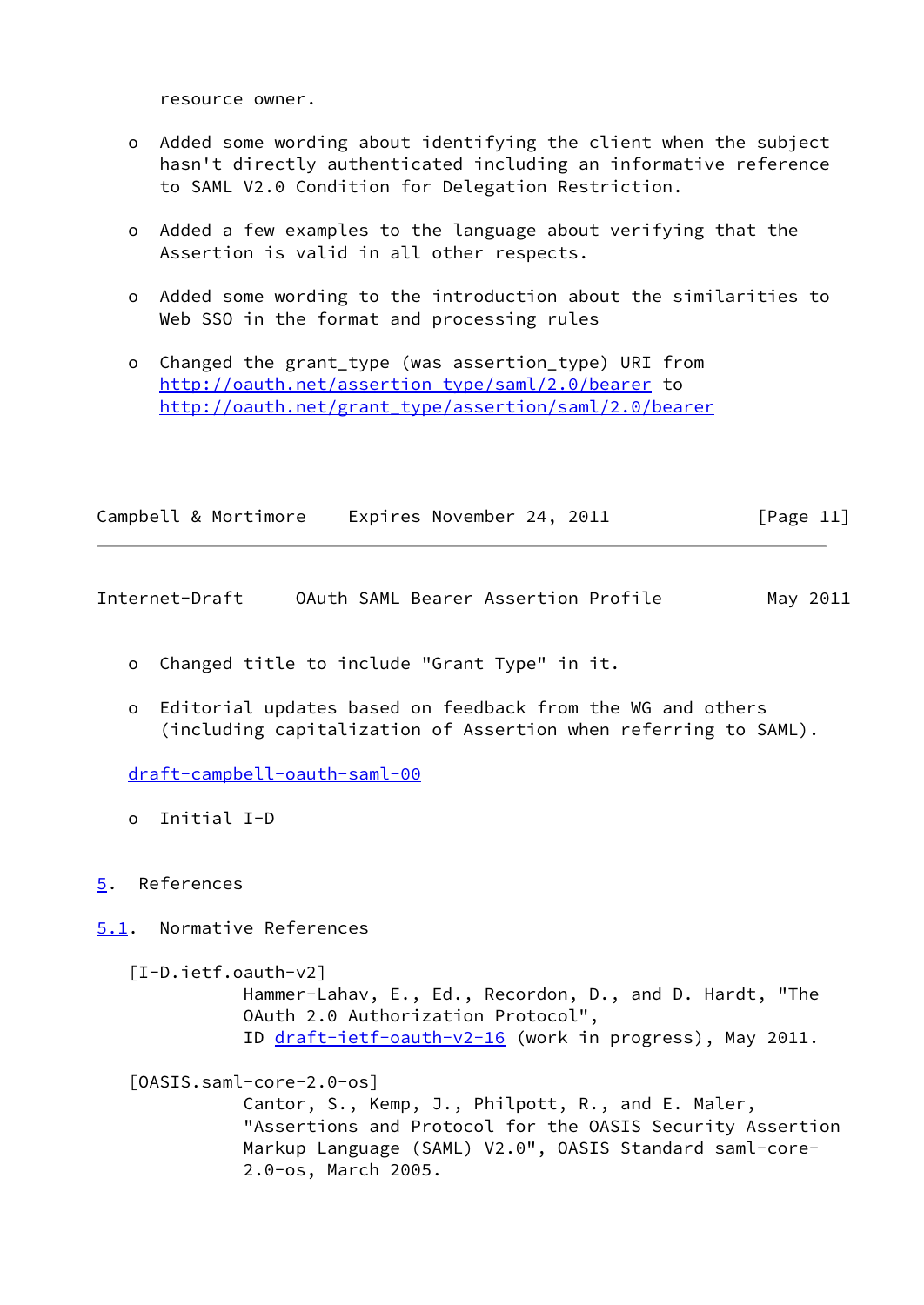<span id="page-13-4"></span><span id="page-13-2"></span><span id="page-13-0"></span>

| Requirement Levels", BCP 14, RFC 2119, March 1997.                                                                                                                                                                                                               |
|------------------------------------------------------------------------------------------------------------------------------------------------------------------------------------------------------------------------------------------------------------------|
| [RFC4648] Josefsson, S., "The Base16, Base32, and Base64 Data<br>Encodings", RFC 4648, October 2006.                                                                                                                                                             |
| 5.2. Informative References                                                                                                                                                                                                                                      |
| [OASIS.saml-deleg-cs]<br>Cantor, S., Ed., "SAML V2.0 Condition for Delegation<br>Restriction", Nov 2009.                                                                                                                                                         |
| [OASIS.saml-profiles-2.0-os]<br>Hughes, J., Cantor, S., Hodges, J., Hirsch, F., Mishra,<br>P., Philpott, R., and E. Maler, "Profiles for the OASIS<br>Security Assertion Markup Language (SAML) V2.0", OASIS<br>Standard OASIS.saml-profiles-2.0-os, March 2005. |
| [OASIS.saml-sec-consider-2.0-os]<br>Hirsch, F., Philpott, R., and E. Maler, "Security and<br>Privacy Considerations for the OASIS Security Markup<br>Language (SAML) V2.0", OASIS Standard saml-sec-consider-<br>2.0-os, March 2005.                             |

[RFC2119] Bradner, S., "Key words for use in RFCs to Indicate

<span id="page-13-5"></span>

| Campbell & Mortimore | Expires November 24, 2011 | [Page 12] |
|----------------------|---------------------------|-----------|
|----------------------|---------------------------|-----------|

<span id="page-13-1"></span>Internet-Draft OAuth SAML Bearer Assertion Profile May 2011

<span id="page-13-3"></span> [W3C.REC-html401-19991224] Hors, A., Jacobs, I., and D. Raggett, "HTML 4.01 Specification", World Wide Web Consortium Recommendation REC-html401-19991224, December 1999, <<http://www.w3.org/TR/1999/REC-html401-19991224>>.

Authors' Addresses

 Brian Campbell (editor) Ping Identity Corp.

Email: brian.d.campbell@gmail.com

 Chuck Mortimore Salesforce.com